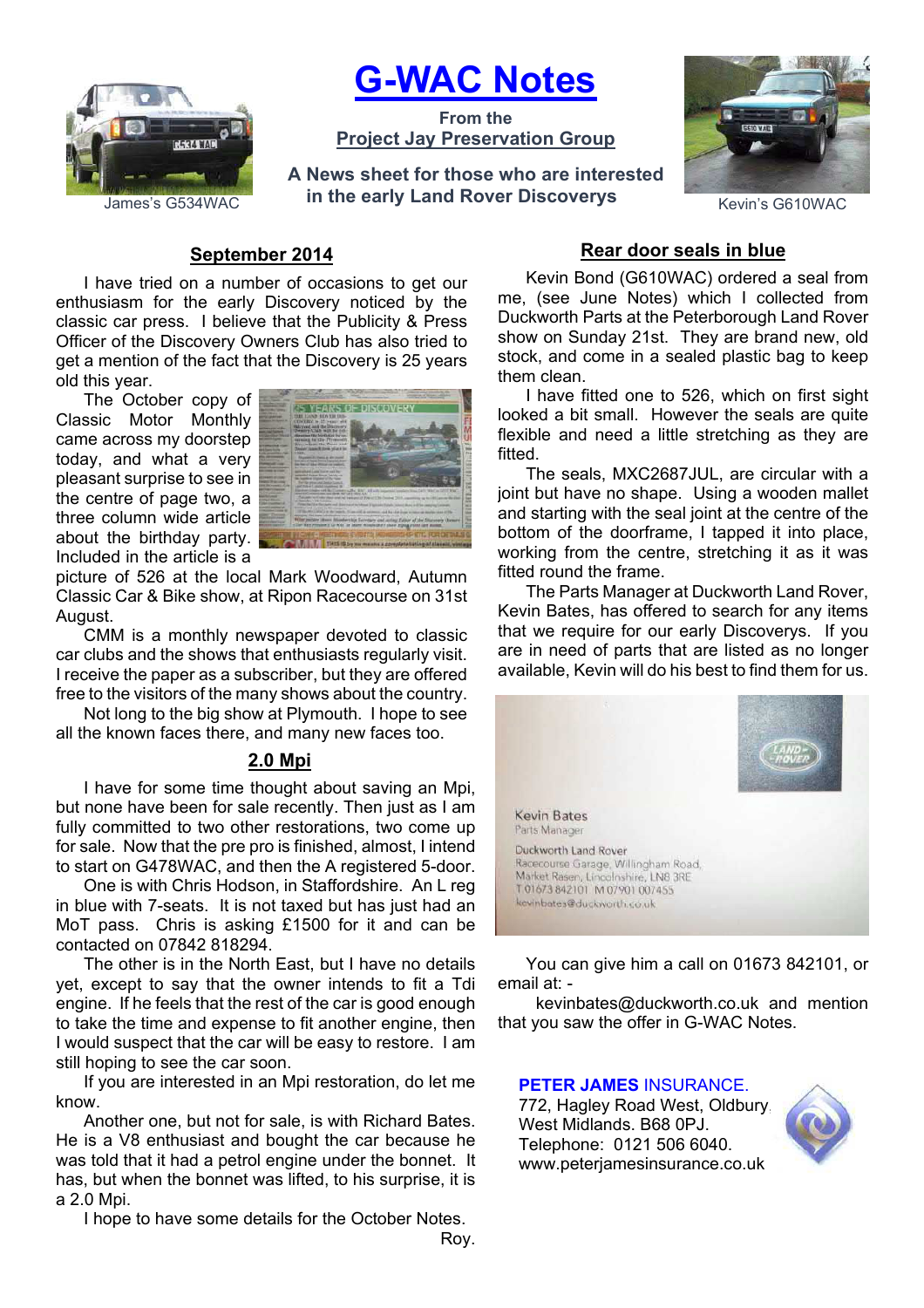# **G513DHP, pre pro 5-door. Tested and taxed.**

On the road at last, and what a powerful beast it is, up to 70mph in no time. With just an MoT advisory on the windscreen, because of a chip, it sailed through the test after Ripon 4x4 had checked it over after my pre MoT check.

There is a slight knock from the rear suspension, which I suspect is the A frame ball joint. Perhaps some water has got in there, and after five years being stood about, the rust has probably been dislodged and now the ball is loose in its socket.

513 is now in the paint shop. To save time and cost, I removed the bumpers, plastic sills and the door cards. There are still a few jobs to do to it when it returns home. A spare wheel carrier to fit, a broken spring to replace in the n/s front door lock, the gearboxes and diffs need an oil change. The central locking does not work, but all the doors will lock from the inside.

While it is away I have been cleaning the door cards, replacing the broken pockets on the driver's side door card. From my stock of wheels and tyres that I have about the house and garden, I have identified five



Pirelli Scorpion S/Ts. Some on steel wheels and some on the newer type of alloy wheel, so I need to get them all on the same type of alloy, the type that are fitted to G226EAC.



I have done a fair amount of scraping and painting of the chassis and under-body steelwork, but it is not complete yet. If I don't have time to finish it before the trip to the Plymouth Birthday Party on 10th October, I will have to regard it as "work in progress".

The paintwork is generally good, but the lacquer is peeling on the driver's side, where it may have been sat in the sun for so long.





There is the usual aluminium corrosion at various areas, which can be killed with modern treatments and painted with an etch primer and undercoats, before the application of the topcoat. I am looking forward to seeing the Foxfire Red paintwork shining again.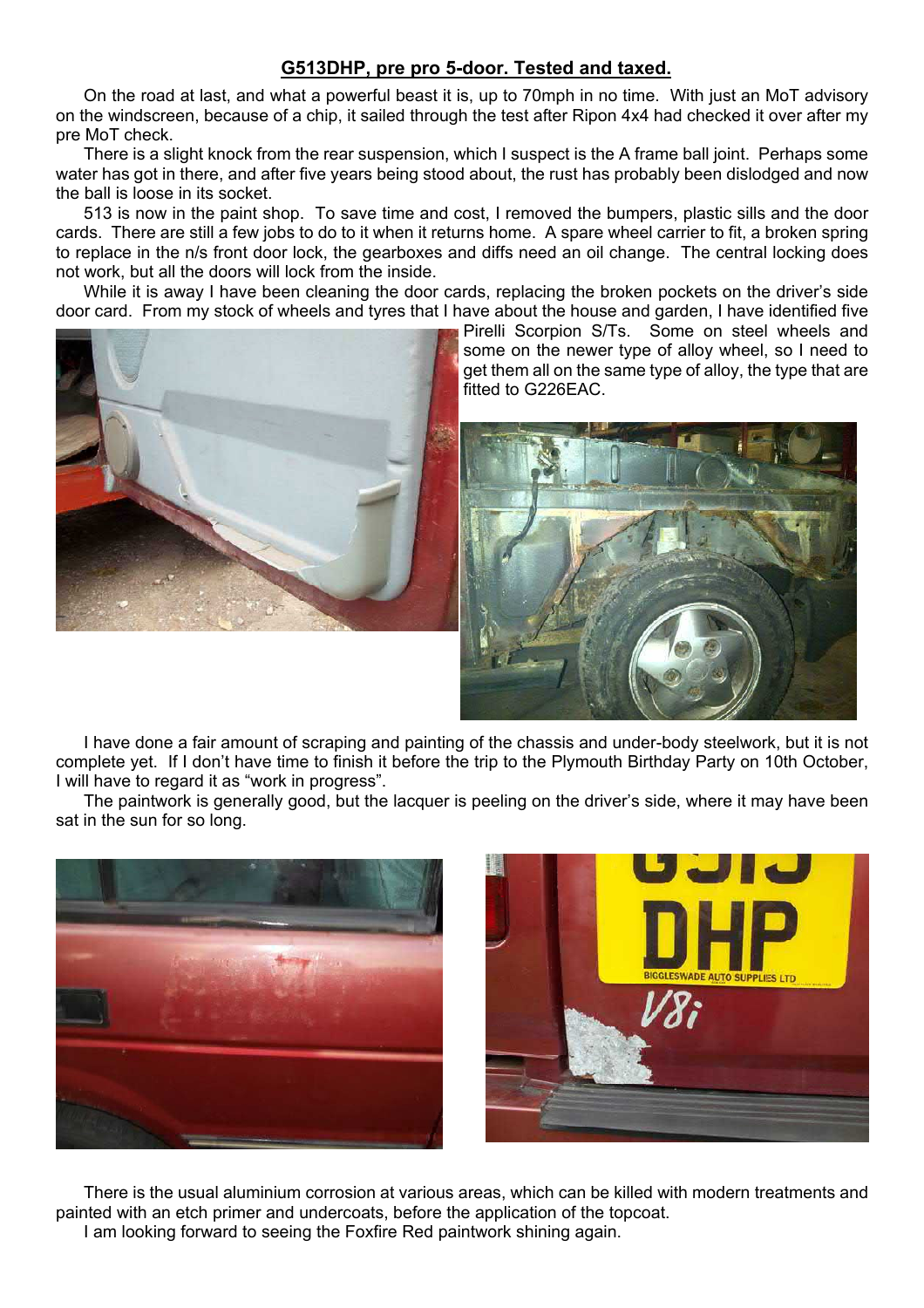## Current known owners of launch cars. @ September 2014

- G457WAC G459WAC **G461WAC** G463WAC G465WAC G469WAC G470WAC G478WAC & G526WAC G480WAC, G482WAC, G486WAC & G524WAC. G488WAC G490WAC & G496WAC G494WAC G510WAC **G511WAC** G534WAC
- **Julian Lamb** (Amphibian, The Dunsfold Collection) **John Boucher** lan Rawlings **Jack Straw Lee Barnett Rob Stewart Roy Preston David Ashburner** Robert Blanchard (USA) **Rob Ivins Mark Harrow Mark Dixon Colin Crossley** James Brackenbury

There were 86 cars registered on 01.10.89 from G451WAC to G537WAC, with the exception of G500WAC.

#### Other known launch cars on DVLA site

G466WAC, G477WAC, and G525WAC

## Other pre-production, and G-WACs

| B62COH & C60JKG       | Philip Bashall (The Dunsfold Collection) | G347WAC (LR110)       | <b>Ron Boston</b>     |
|-----------------------|------------------------------------------|-----------------------|-----------------------|
| C742HUH               | <b>Charles Whitaker</b>                  | G395WAC               | Sean Coleman          |
| <b>G87 WAC (LR90)</b> | <b>Chris Simms</b>                       | G405WAC               | <b>Harry Harrison</b> |
| <b>G97 WAC (LR90)</b> | <b>Ted Billington</b>                    | G406WAC               | <b>Keith Britton</b>  |
| G226EAC               | <b>Project Jay Preservation Group</b>    | G410WAC               | Alan Young            |
| G513DHP               | <b>Project Jay Preservation Group</b>    | G563WAC               | <b>David Spirrett</b> |
| G279WAC               | Neal                                     | <b>G601WAC</b>        | <b>Chris Lowe</b>     |
| <b>G302WAC</b>        | <b>Sandy Andrews</b>                     | G603WAC               | lan Redfern           |
| <b>G308WAC</b>        | <b>Robin Gray</b>                        | G610WAC               | <b>Kevin Bond</b>     |
| G310WAC               | <b>Mark Simpson</b>                      | G611WAC               | <b>Jamie Menzies</b>  |
| G311WAC               | Ivor Ramsden                             | <b>G617WAC (LR90)</b> | <b>Gary Bryans</b>    |
| <b>G312WAC</b>        | <b>Simon Purcell</b>                     | <b>G618WAC</b>        | <b>Steve Ducker</b>   |
| G314WAC               | Owner not known                          | <b>G635WAC</b>        | <b>Alec Gatherer</b>  |
| G316WAC               | David Cox                                |                       |                       |

#### Other early cars

| A428JAC        | <b>Roy Preston</b>     | G767NRH           | <b>David Ashburner</b>        |
|----------------|------------------------|-------------------|-------------------------------|
| G28 RMW        | <b>Glyn Jones</b>      | G834FPR           | <b>Sue Virgin</b>             |
| G41 VHA        | <b>Simon Tinkler</b>   | G843FPR           | Jon Isacc                     |
| G43 KWO        | <b>Victor Mitchell</b> | G892VPM           | Mike E Hall                   |
| G67 RYJ        | <b>Craig Puesy</b>     | G942UTT           | <b>Keith Taylor</b>           |
| <b>G101GEL</b> | <b>Keith Britton</b>   | G987LKU           | <b>Andy Greer</b>             |
| G229TDV        | <b>Wesley Beynon</b>   | H776POJ           | <b>Duncan Campbell</b>        |
| G234CBG        | Dan Hunter             | H871EWK           | <b>Mark Hardwick</b>          |
| <b>G374UYR</b> | <b>Jack Straw</b>      | J140OAC Ambulance | <b>Neil Witt</b>              |
| G442AJM        | <b>Scott Seacombe</b>  | J463HVK Ambulance | <b>William Wallace</b>        |
| <b>G5530WD</b> | J Herod                | 3656 TW 24        | Keith S L Daffern (France)    |
| G577GTY        | <b>Craig Pusey</b>     | AZ-829-TJ         | Raymond Bechetoille (France)  |
| <b>G656RYB</b> | <b>Graham Welch</b>    | <b>LA DC 502</b>  | Dr. Diether Hofmann (Germany) |
| G711YRY        | Derek Henman           | G-YBE             | <b>Ashley Culling</b>         |
| <b>G757SGX</b> | Paul Bishop            |                   |                               |